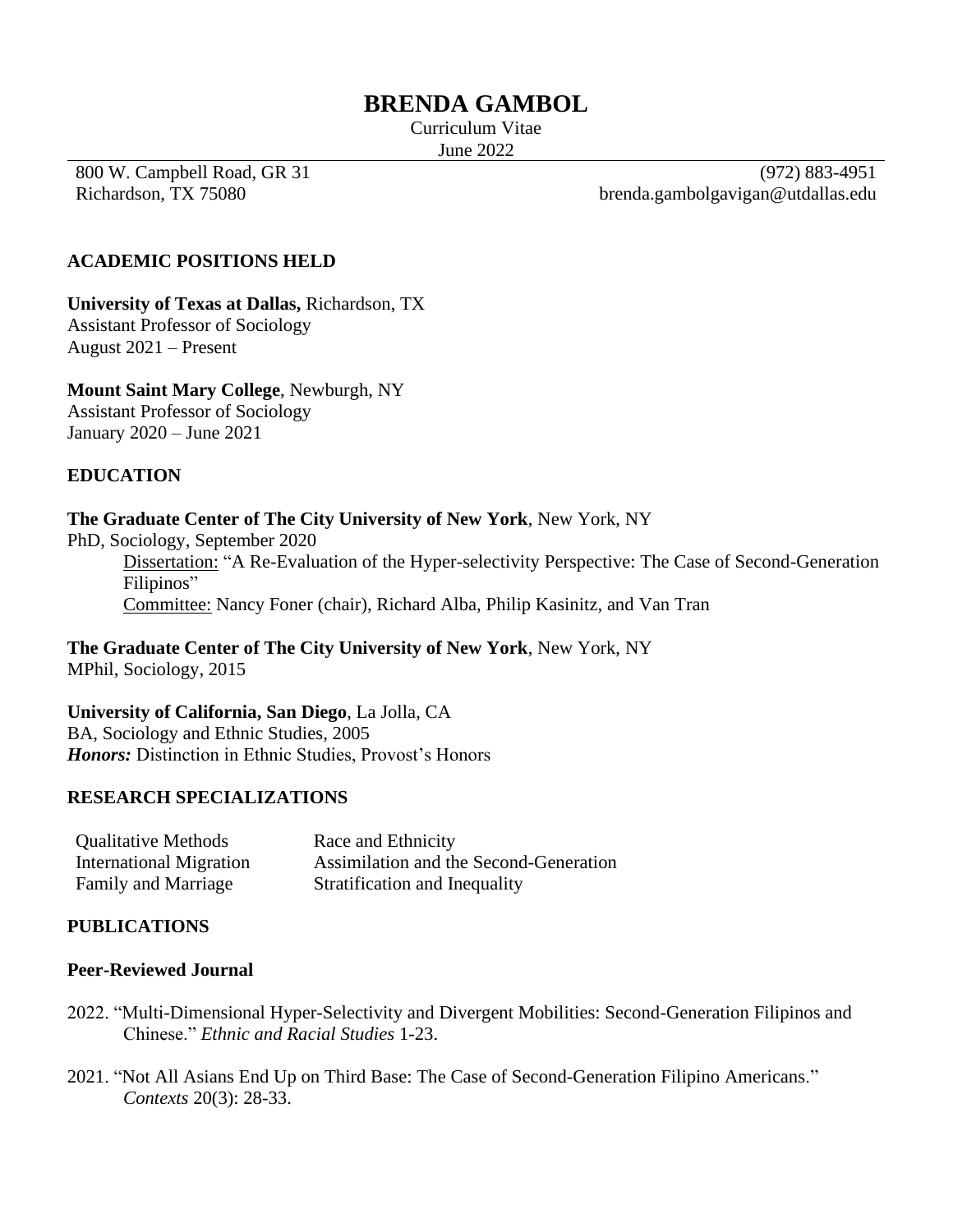2016. "Changing Racial Boundaries and Mixed Unions: The Case of Second-Generation Filipino Americans." *Ethnic and Racial Studies* 39(14): 2621-2640.

### **Encyclopedia Entry**

- 2022. "Model Minority Myth," in *The SAGE Encyclopedia of Filipina/x/o American Studies,* edited by Kevin Nadal. Thousand Oaks: Sage Publications.
- 2013. "Immigration to New York City," in *American Immigration: An Encyclopedia of Political, Social, and Cultural Change, Volume Two,* edited by James Ciment and John Radzilowski. Armonk: M.E. Sharpe, Inc.

#### **Works in Preparation for Publication**

2022. "Occupational Niches as Ethnic Capital." Article manuscript in progress.

#### **COMPETITIVE FELLOWSHIPS**

Enhanced Chancellor's Fellowship The Graduate Center of the City University of New York August 2011 – May 2016 \$93,000

Altman Dissertation Fellowship The Graduate Center of the City University of New York August 2016 – May 2017 \$22,000

Dissertation Year Award The Graduate Center of the City University of New York May 2015 \$10,000

Advanced Research Collaborative Fellowship The Graduate Center of the City University of New York September 2013- December 2013 \$2,000

#### **GRANTS**

Faculty Development Grant Mount Saint Mary College January 2021 \$5,000

Housing Assistance Grant The Shannahley Foundation September 2018 \$5,000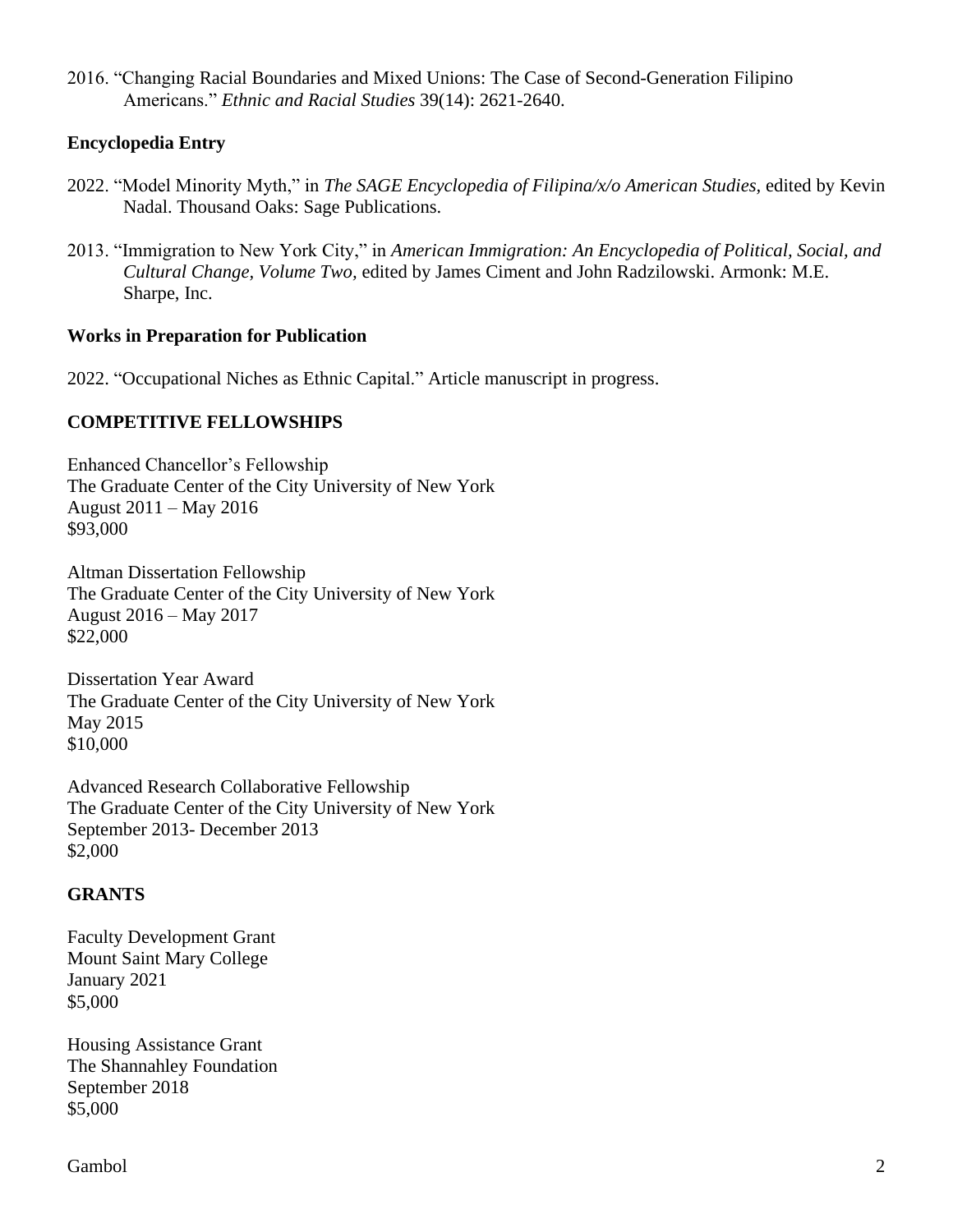Ernesto Malave Merit Scholarship City University of New York University Student Senate August 2017- May 2018 \$5,000

Conference Funding The Graduate Center of the City University of New York Summer 2015 \$300

Doctoral Student Research Grant The Graduate Center of the City University of New York Fall 2015 \$500

Student Forum Travel Award American Sociological Association August 2014 \$300

# **AWARDS AND HONORS**

2016. *White House Event to Celebrate Filipino American History Month.* Invited Participant.

- 2016. *Aristide Zolberg Student Scholar Award, ASA International Migration.* Honorable mention for article, "Changing Racial Boundaries and Mixed Unions: The Case of Second-Generation Filipino Americans."
- 2015. *Rose Laub Coser Dissertation Proposal Award.* Outstanding Dissertation Proposal in the area of the Family or Gender and Society. Eastern Sociological Society.

### **POSITIONS IN TEACHING**

**Hunter College**, New York, NY Lecturer and Graduate Teaching Fellow, Department of Sociology, September 2012 - Present

**Brooklyn College**, Brooklyn, NY Lecturer, Department of Sociology, January 2019 – July 2019

**School of Professional Studies of the City University of New York**, New York, NY Lecturer, Department of Sociology, August 2017 – May 2018

### **COURSES TAUGHT**

Research Methods Readings in Applied Social Sciences Race and Ethnicity Cultural Diversity in Health Care International Migration Introductory Sociology

Gambol 3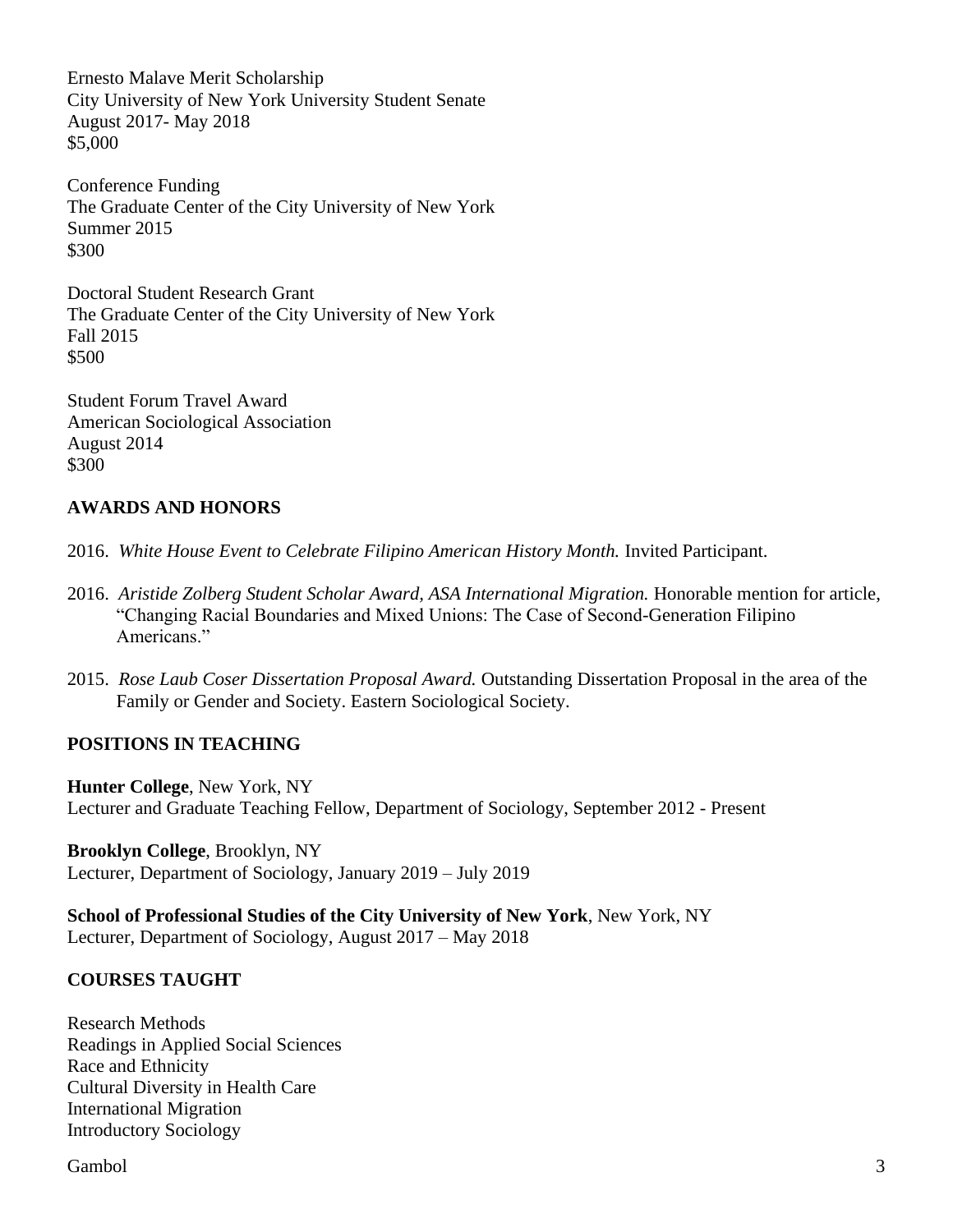Family and Marriage Health Care Policies and Institutions Race, Gender, and Society Senior Capstone Social Class, Power, and Inequality Urban Sociology

### **CONFERENCE PRESENTATIONS (SELECTED)**

- 2022. "Occupational Niches as Ethnic Capital." Presentation at the IMISCOE Annual Conference. Oslo, Norway. June 2022.
- 2022. "Occupational Niches as Ethnic Capital." Presentation at Southwestern Social Science Annual Conference. San Antonio, Texas. April 2022.
- 2019. "The Limits of Hyper-Selectivity: The Case of Second-Generation Filipino Americans." Presentation at the American Sociological Association Annual Meeting. New York, NY. August 2019.
- 2016. "Book Talk with Author Mia Alvar." Organized a panel of critics, which included Philippine Consulate General Mario de Leon Jr., to discuss Alvar's award-winning novel, *In the Country: Stories*, at the Filipino American National Historical Society's Biennial Conference. New York, New York. June 2016.
- 2016. "New Books for Filipino Americans." Organized a panel of Filipino American authors who recently published books. New York, New York, June 2016.
- 2015. "The Filipino American Paradox: Educational Decline in the Second-Generation." Academy of Urban Super-diversity. Berlin-Brandenburg Academy of Sciences. Berlin, Germany. April 2015.
- 2015. "It Doesn't Matter Because We're Both Brown: Pan-ethnic Boundaries among Intermarried Filipino Americans." Presentation at the Eastern Sociological Society Annual Meeting. New York, New York. February 2015.
- 2015. "The Effects of Colonization and Immigration Policy on the Labor Market Integration of Immigrant Filipino Parents." Presentation at the Eastern Sociological Society Annual Meeting. New York, New York. February 2015.

### **POSITIONS IN RESEARCH**

#### **New York University**, New York, NY

Data Analyst, The National Commission on Asian American and Pacific Islander Research in Education, 2012.

#### **Research Center for Korean Community**, Queens, NY

Research Assistant, Professor Pyong Gap Min's project on Filipino and Korean organizations, 2011-2012.

### **SERVICE TO THE PROFESSION**

Publications Committee Member ASA Section on Racial and Ethnic Minorities

Gambol 4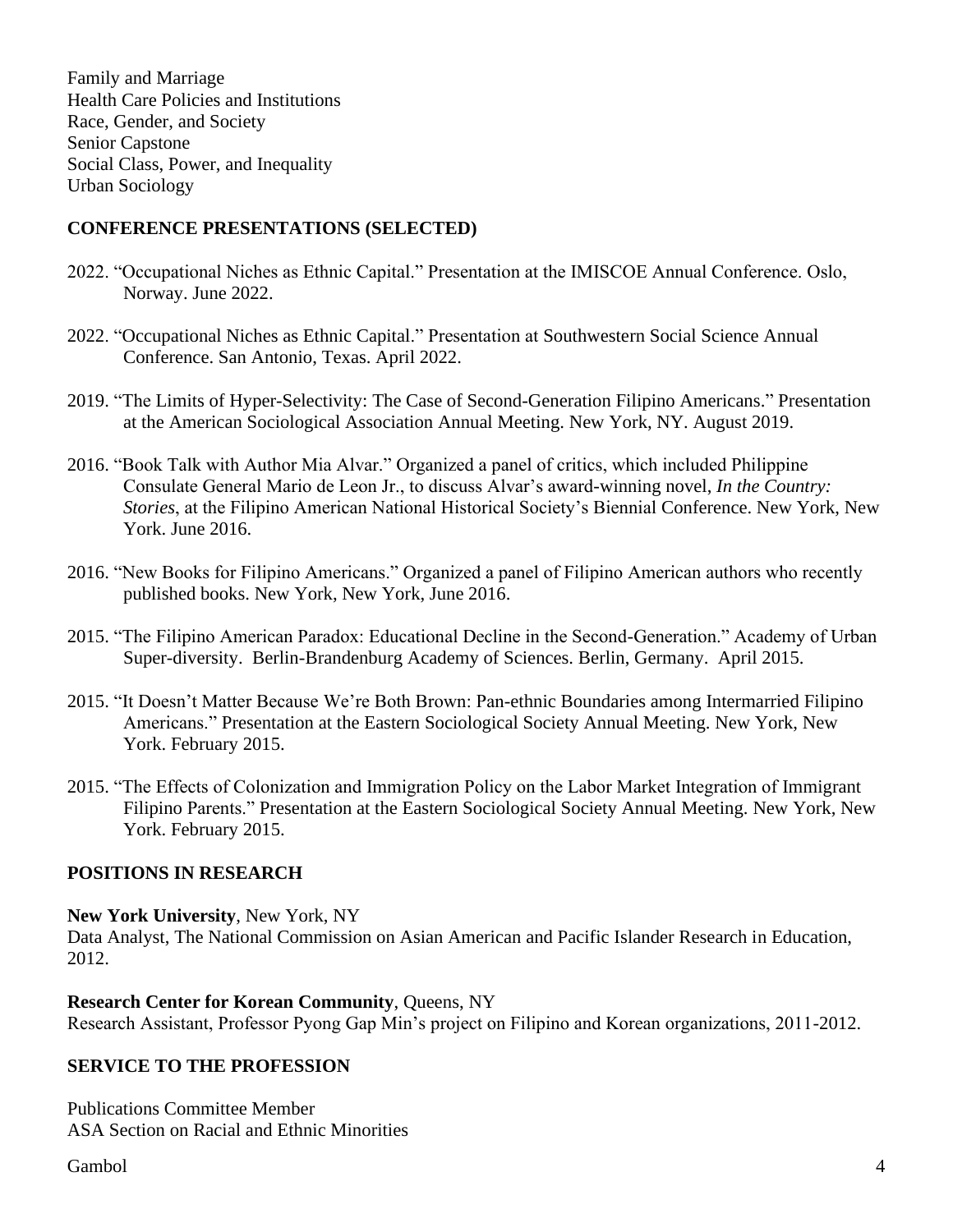June 2020 – June 2023

Newsletter Co-Editor ASA Section on Racial and Ethnic Minorities August 2019 – July 2020

Member of the ESS Scheduling Committee Eastern Sociological Society Fall 2014

#### **UNIVERSITY SERVICE**

Member of Promotion of Nontenure-Track Faculty Committee University of Texas at Dallas February 2022 – Present

Member of Ethnic Studies Minor Committee University of Texas at Dallas September 2021 – Present

Member of Sociology Program Committee University of Texas at Dallas September 2021 – Present

Member of Subcommittee on Diversity, Equity, and Inclusion Mount Saint Mary College September 2020 – Present

Member of Curriculum Committee Mount Saint Mary College August 2020 – Present

Member of Distinguished Fellow Selection Committee Advanced Research Collaborative (ARC) The Graduate Center of the City University of New York Fall 2014

# **MEDIA**

- 2016. "Thank Goodness I'm Filipino." Interviewed for Director Marissa Aroy's film on Filipino American racial and ethnic identities.
- 2014. "Boundaries among Intermarried Filipino Americans." Interviewed for Adem Carroll's WBAI radio program, "The War on Immigrants Report." Discussed research on non-white intermarriage among second-generation Filipino Americans.

### **PROFESSIONAL MEMBERSHIPS**

American Sociological Association Eastern Sociological Society

Gambol 5